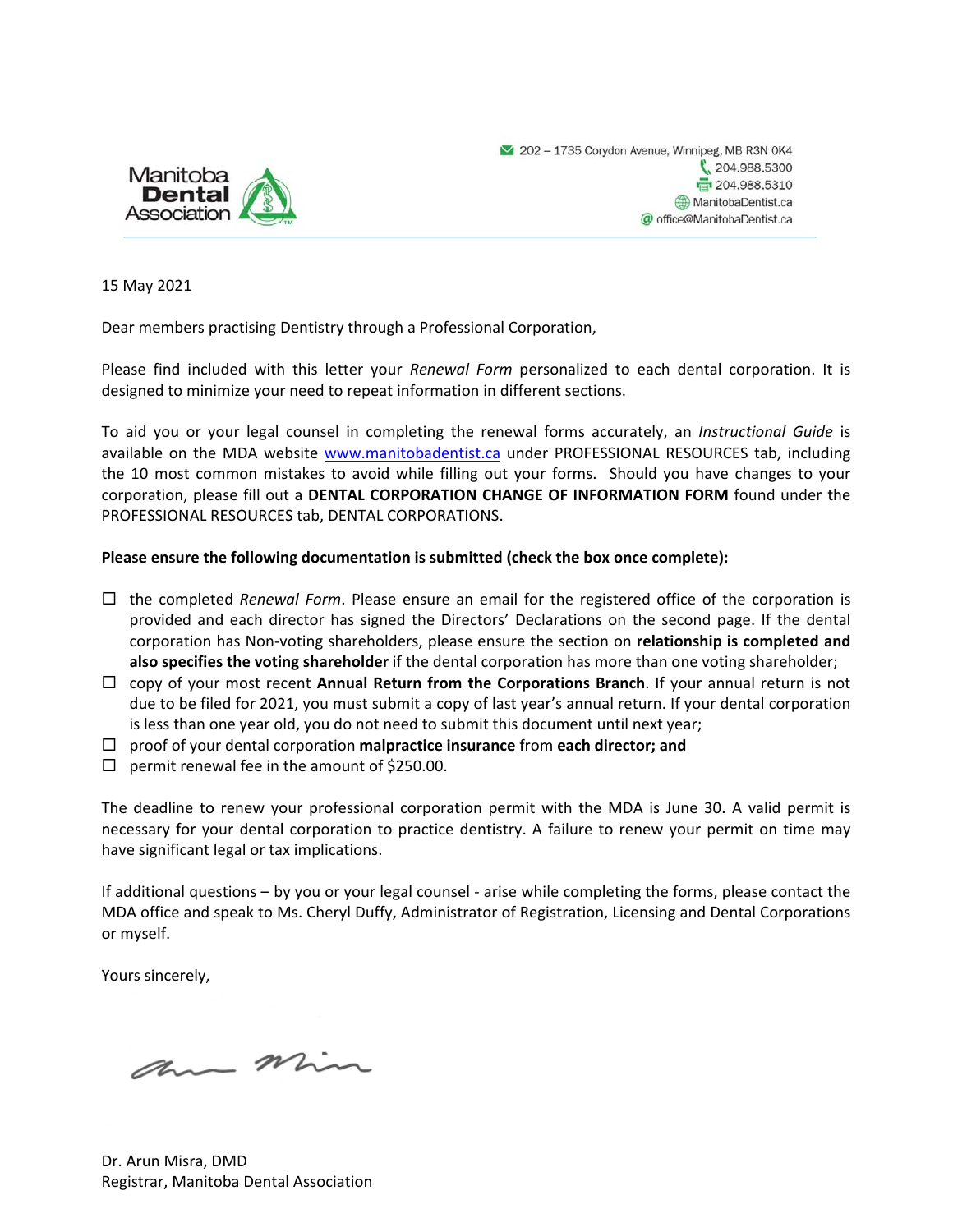

# **INSTRUCTIONAL GUIDE FOR COMPLETING DENTAL CORPORATION PERMIT RENEWAL FORM**

**MANITOBA DENTAL ASSOCIATION 202‐1735 Corydon Avenue, Winnipeg, MB, R3N 0K4 www.manitobadentist.ca**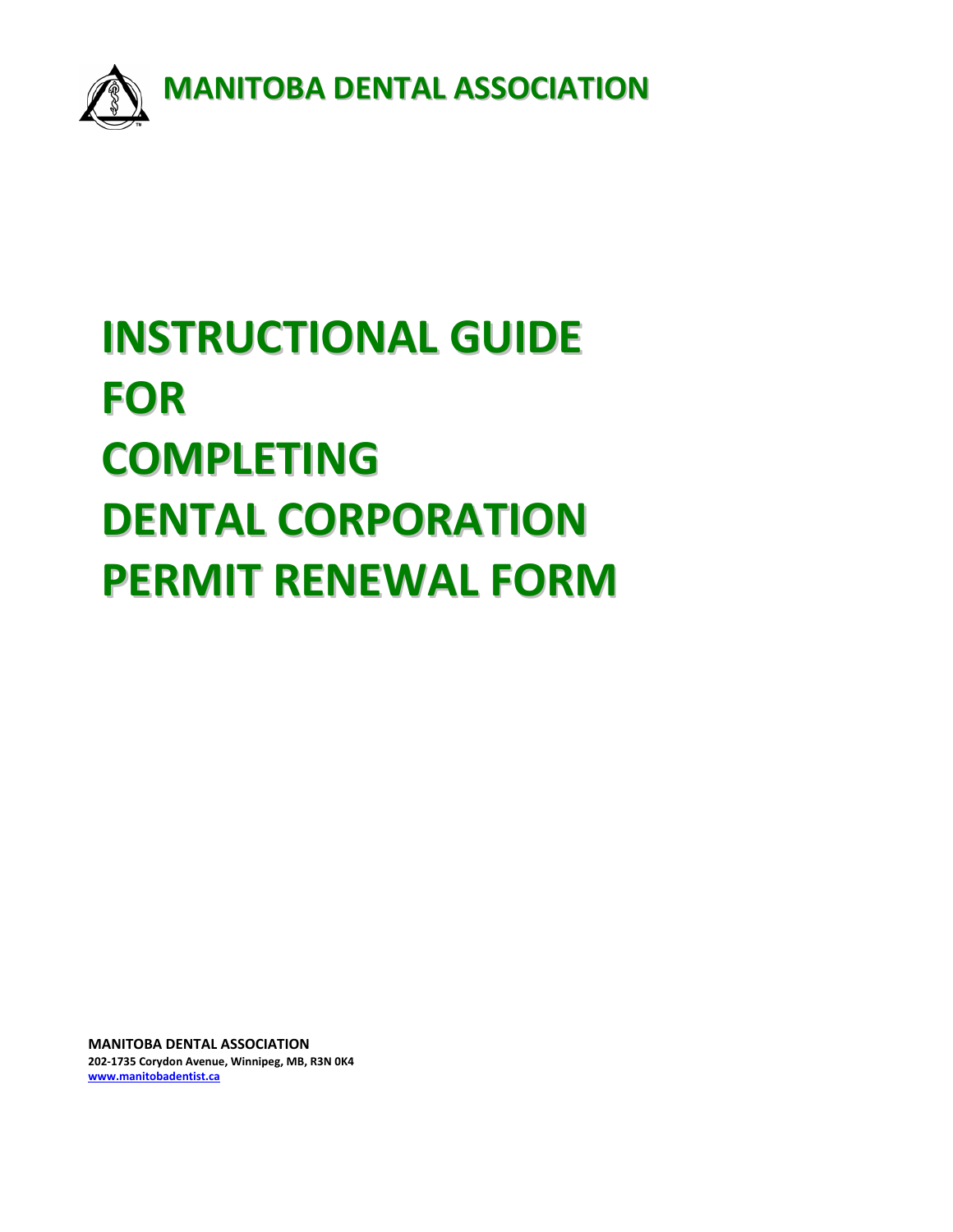The Manitoba Dental Association is the organization authorized by statute to regulate the practice of dentistry by **dental corporations in the Province of Manitoba. Our enabling legislation is** *The Dental Association Act***.** 

**New**  *Dental Corporation Permit Renewal Notice Forms*  **(***Renewal Forms***) have been developed to improve their organization and reformat them in a manner consistent with other MDA forms. There has been significant effort to make the** *Renewal Form* **self explanatory. This instructional guide is to provide additional details clarifying requirements and expectations for members in completing the new** *Renewal Form.*

**The new form is a two sided single page document. It must be completed in its entirety for a dental corporation permit to be renewed.** 

**Your dental corporation permit cannot be renewed unless all the necessary information, documents and payments have been received. An unsigned or incomplete form will be returned and you may be subject to late fees.** 

**The form can be divided into four sections:** 

- **1. confirmation of any changes to the corporation in the last year;**
- **2. list of all dental practices and their locations that the dental corporations practice of dentistry;**
- **3. detailed information about officers and shareholders; and**
- **4. directors' declarations signed by all dental corporation directors.**

#### **1. CONFIRMATION OF CHANGES**

**The Bylaw for Dental Corporations requires the MDA to be informed of any changes to the articles or particulars of the dental corporation within 15 days of the change. If you have not submitted the changes at the time they were made, this is an opportunity to notify the MDA.** 

**Please check the applicable box in the section immediately beneath the checklist confirming that there were no changes since the last renewal or that changes have occurred in the particulars (corporation name, officers, directors or shareholders) or in the articles of incorporation.** 

**If changes to the articles have occurred please include a certified copy of the articles with your** *Renewal Form***. Please note certain changes (change in dental corporation name; amalgamation, or amendment of the articles) shall result in a permit review with associated fees.** 

#### **2. DENTAL PRACTICE LOCATIONS**

**Please identify the name and location of each dental office that the dental corporation practises dentistry.** 

#### **3. OFFICER AND SHAREHOLDER DETAILS**

**Please provide complete particulars for each of the remaining tables. If the information in a subsequent table is the same as in the preceding table you only need to check the AS ABOVE ONLY box.** 

**If there are additional directors or voting shareholders than in the preceding table, check the AND AS FOLLOWS box. Please include the particulars for each of the additional directors or voting shareholders.** 

**All non‐voting shareholders need to be named. There are only a limited number of acceptable relationships to allow for non‐voting shares in a dental corporation. Only the following are accepted:** 

- **a. a voting shareholder may be issued non‐voting shares;**
- **b. a spouse, common‐law partner or child of a voting shareholder;**
- **c. another corporation each share of which is owned by a person in (1) or (2).**

**It is necessary to identify the relationship the non‐voting shareholder has to a voting shareholder. If there is more than one voting shareholder, you must also identify which voting shareholder ‐ by name ‐ has the relationship.** 

#### **4. DIRECTORS' DECLARATIONS**

**Each of the directors of the dental corporation must review and sign the declarations on the second page. Please include email address for each director. Please provide date when signing was completed.**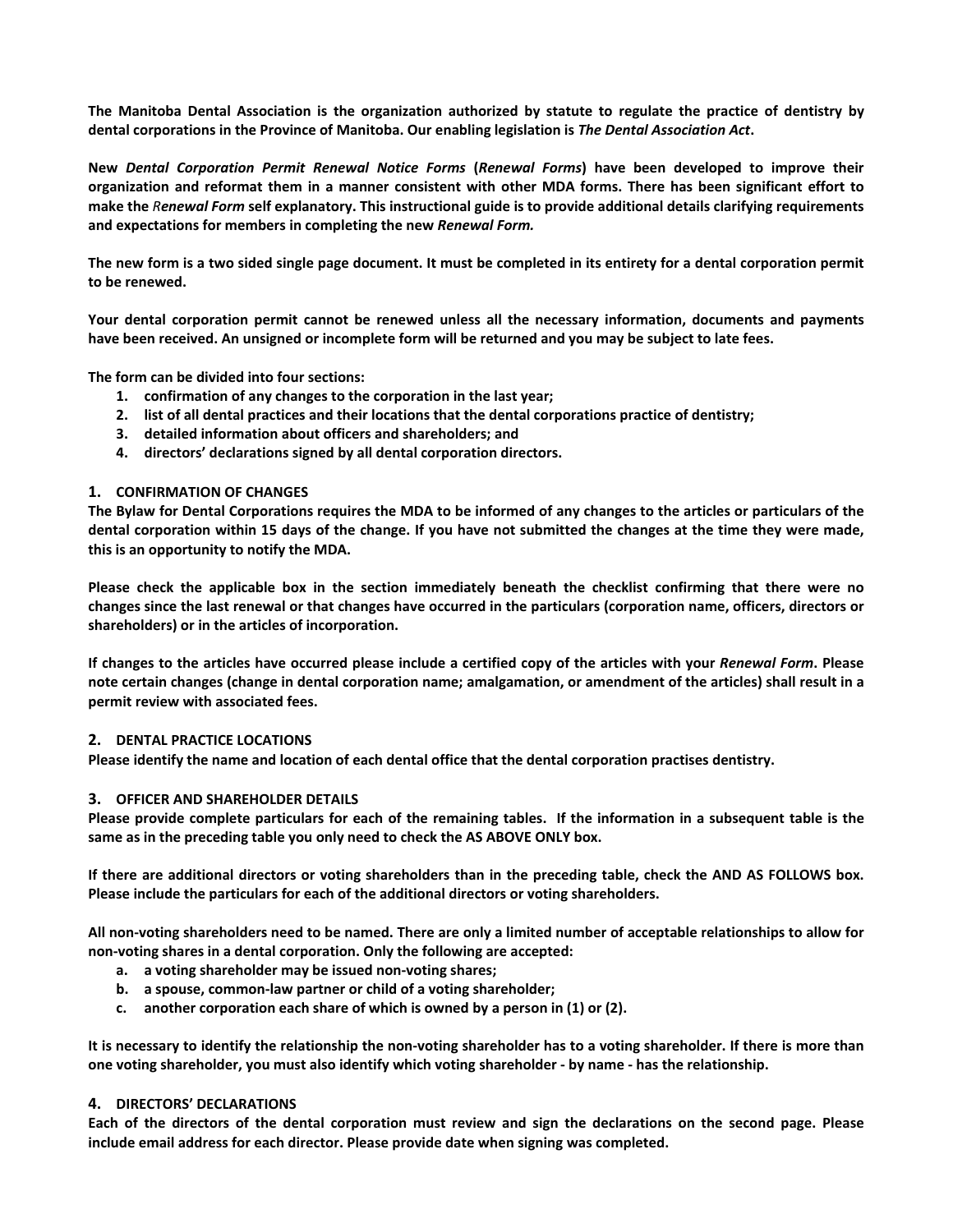# **COMMON ERRORS NOTED WITH DENTAL CORPORATIONS**

### **I.) ERROR: FAILURE TO PROVIDE ALL NECESSARY DOCUMENTATION**

In compliance with *The Dental Association* Act, the Manitoba Dental Association (MDA) *The Bylaw for Dental Corporations* requires certain information and documents to be completed annually for permit renewal. They are:

- 1. any **changes** to the corporation's **Articles of Incorporation;**
- 2. a correctly completed *Dental Corporations Permit Renewal Notice Form* (*Renewal Form*);
- 3. a copy of your **Annual Return of Information** provided by the Corporations Branch of the Companies Office (Corporations Branch);
- 4. proof of **Dental Corporation Malpractice Insurance** of a minimum **\$3,000,000.00;**
- 5. **payment** of the prescribed **Corporate Renewal Fee.**

# **ARTICLES OF INCORPORATION**

# **II.) ERROR: FAILURE TO SUBMIT CHANGES TO YOUR ARTICLES OF INCORPORATION**

As part of the corporate birthing process, your legal counsel was required to develop Articles of Incorporation (Articles). They establish the rules and structure governing your corporation. An example of the information contained in your articles can be seen at:

http://www.companiesoffice.gov.mb.ca/forms/incorporation\_share\_e.pdf.

A copy of your originating Articles was submitted to the MDA with your initial professional corporation permit application. If there are any changes to the Articles, the MDA must be informed within 15 days of the change. The necessary information to register a change would be an updated *Renewal Form* and a copy certified by the Director of the Corporations Branch, Companies Office (Director) of either:

- 1. Articles of Amendment (for further information, please refer to the following http://www.companiesoffice.gov.mb.ca/instruction\_sheets/amendment\_e.pdf;
- 2. Articles of Continuance (for further information, please refer to the following http://www.companiesoffice.gov.mb.ca/ instruction\_sheets /continuance\_e.pdf ;
- 3. Articles of Amalgamation ( for further information, please refer to the following http://www.companiesoffice.gov.mb.ca/instruction\_sheets/amalgamation\_e.pdf ; or
- 4. like Articles.

You may request a certified copy of the above Articles from Corporations Branch of the Companies Office (Corporations Branch) through a request for service form ‐ http://www.companiesoffice.gov.mb.ca/forms/request\_for\_service\_e.pdf.

# **DENTAL CORPORATION PERMIT RENEWAL NOTICE FORM**

# **III.) ERROR: VOTING SHAREHOLDERS WHO ARE NEITHER MDA LICENSED MEMBERS NOR DENTAL CORPORATIONS WITH AN VALID MDA PERMIT**

*The Bylaw for Dental Corporations* requires permit renewal applicants to provide information on all **VOTING** shareholders. *The Dental Association Act* (*The Act*) clause 23.3(1)(d) limits voting shareholders to **LICENSED MEMBERS AND DENTAL CORPORATIONS ONLY**.

Any individual currently not on the MDA register as a licensed member in good standing or a dental corporation with a valid permit is ineligible to own voting shares.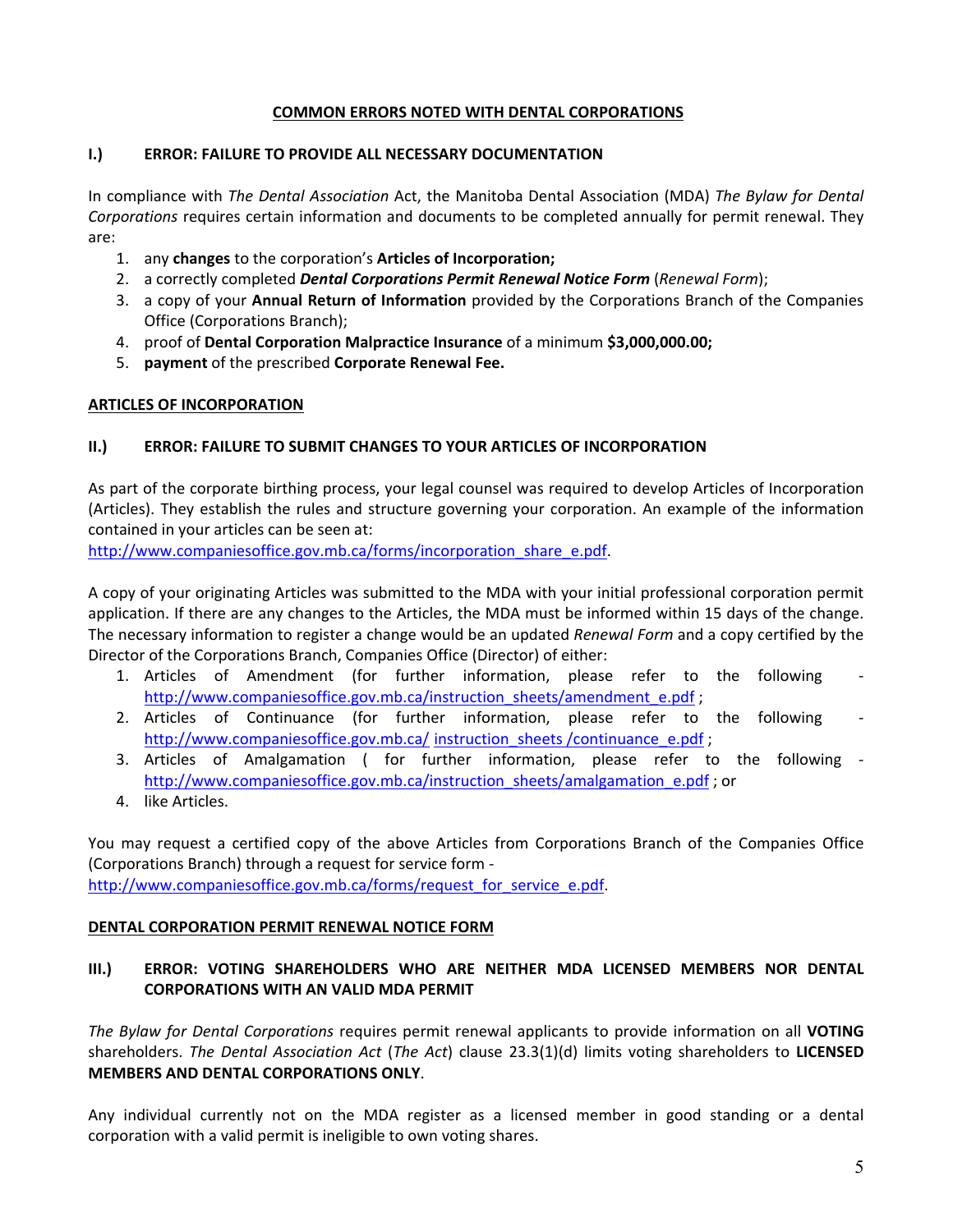# **IV.) ERROR: INSUFFICIENT INFORMATION ABOUT THE RELATIONSHIP OF NON‐VOTING SHAREHOLDERS**

*The Bylaw for Dental Corporations*  requires permit renewal applicants to provide information on all **NON‐ VOTING** shareholders and their relationship to licensed members. *The Act* allows for **ONLY** the following relationships may be issued non‐voting shares:

- a. a voting shareholder of the dental corporation may be issued non‐voting shares;
- b. a spouse, common‐law partner or child of a voting shareholder of the dental corporation;
- c. another corporation each share of which is owned by a person in (a) or (b).

As noted in ERROR (II), a voting shareholder must be a licensed member or another dental corporation.

In filling out the table state the non-voting shareholders name and specify the relationship from one of the three above listed categories. If the relationship is category three (another corporation), that corporation may be but does not have to be a dental corporation but you **MUST PROVIDE EVIDENCE ALL THE SHARES ARE OWNED BY A PERSON IN CATEGORY (1) OR (2).**

# **V.) ERROR: CORPORATE DIRECTOR IS NOT A LICENSED MEMBER**

*The Bylaw for Dental Corporations* requires permit renewal applicants to list all dental corporation directors. Directors are the individuals authorized to manage the corporation's affairs. Your Articles of Incorporation identify your first directors. You must report any changes in your directors on your annual Return of Information to the Corporations Branch. The MDA must be informed of any changes in your directors. Every director of a dental corporation **MUST BE A LICENSED MEMBER**. Any application with a director not on the MDA register will be rejected.

# **VI.) ERROR:** *RENEWAL FORM* **DIRECTORS' DECLARATIONS UNSIGNED**

The second page is a statement declaring accuracy, knowledge and diligence in completing the document. All the directors must sign and date it to attest to the information's accuracy.

# **VII.) ERROR: COPY OF ANNUAL RETURN OF INFORMATION NOT PROVIDED**

Every year your dental corporation or legal counsel must file information with the provincial Corporations Branch. For further information, please refer to: http://www.companiesoffice.gov.mb.ca/instruction\_sheets/annual\_return.pdf.

The Corporations Branch will then send you an Annual Return of Information (an example of this and other forms is available at: http://companiesoffice.gov.mb.ca/forms.html#manitobacorps .

You must provide a current Annual Return of Information. If a dental corporation is incorporated recently and you have not been required to file an Annual Return to the Corporations Branch, your renewal application must include a written note explaining why and when you expect to receive it. As soon as you receive it, you are expected to send a copy to the MDA.